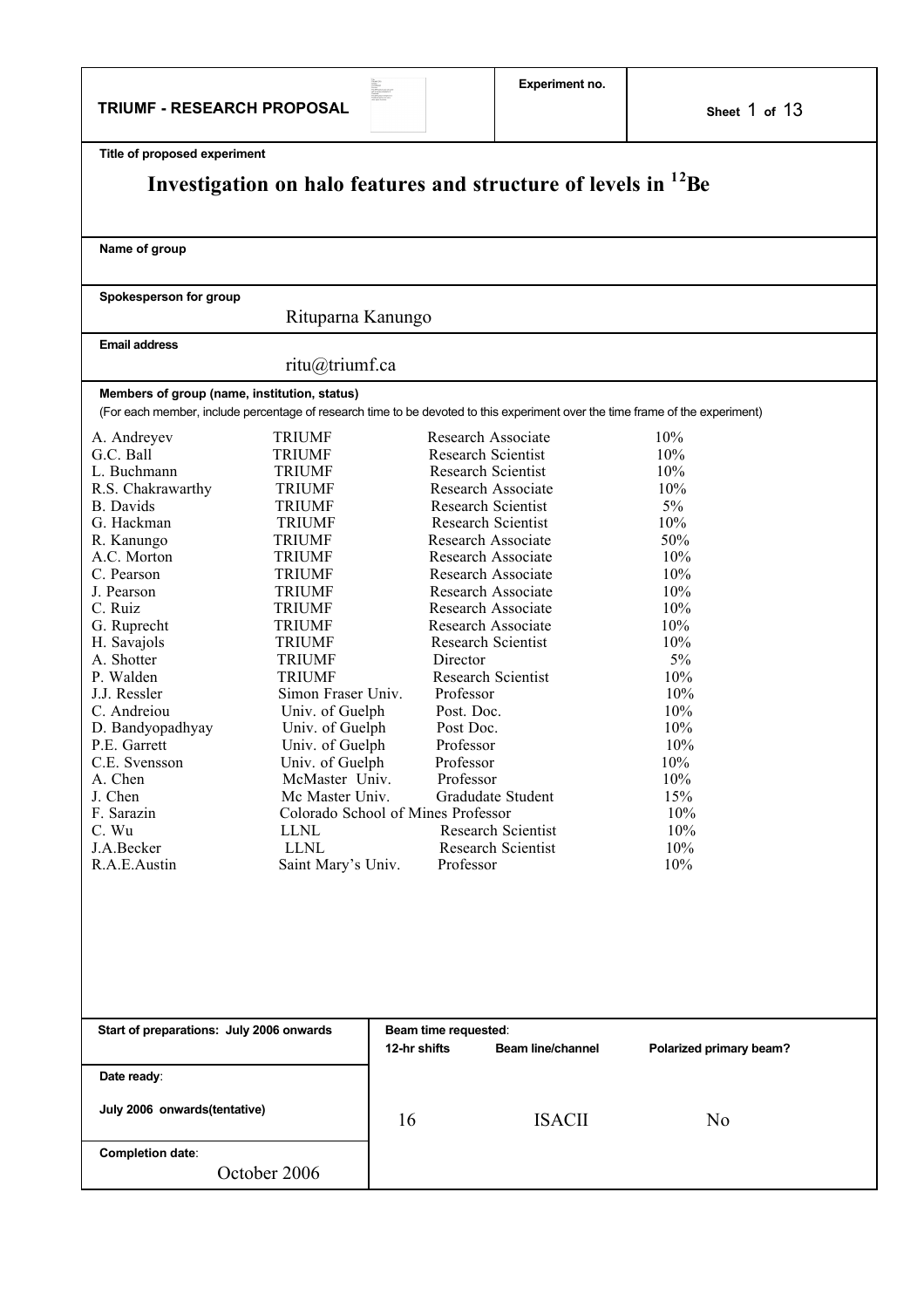| <b>SUMMARY</b> | Sheet 2 of 13 |
|----------------|---------------|
|                |               |

Do not exceed one page.

Examples of two-neutron haloes, even two decades after their first observation in  $<sup>11</sup>Li$ , have</sup> been hard to find in other isotopes. Some investigations have suggested such structure in the borromean neutron-rich Be and B isotopes. Particularly, the question remains whether such a structure exists in non-borromean nuclei. The lightest non-borromean candidate which attracts attention for a possible twoneutron halo is the <sup>12</sup>Be nucleus, which has a two-neutron separation energy of  $S_{2n}$ = 3.673 $\pm$ 0.015 MeV. However, it is not clear yet, if indeed a halo exists in this nucleus.

Furthermore, there is an interesting observation of a long-lived  $0^+$  excited state in this nucleus, which brings up the question whether this excited state of  $^{12}$ Be may have a halo nature. This isomeric state at excitation energy  $(E_{ex})$  of 2.24 MeV was observed in the production of  $^{12}$ Be from fragmentation of  $18$ O with a Be target. The lifetime of this state has not yet been measured. A mean lifetime ranging between 50ns to 11µs has been suggested based on its observation through fragmentation. The same production method for  $^{12}$ Be has also been used for other reaction studies (such as knockout reaction and interaction cross section) investigating the ground state structure of the nucleus. There is thus a question as to whether these existing studies have a contamination of the isomer state component mixed in them. Therefore, the ground state structure of  $^{12}$ Be remains unclear at present. It is also extremely important to determine the lifetime of the  $0^+$  excited state.

The nucleus <sup>12</sup>Be can be considered to be composed of <sup>11</sup>Be + n. Extensive studies have revealed a well defined halo structure for  $1^1$ Be, where the valence neutron abnormally occupies the  $2s_{1/2}$ orbital with a large probability. A halo can exist in  $^{12}$ Be if one neutron has a substantial probability of occupying the  $2s_{1/2}$  orbital with the <sup>11</sup>Be core in its ground state. At first thought this would seem the most likely scenario thus filling up the s-orbital. On the other hand addition of a neutron to  $^{11}$ Be, will cause n-n pairing to favour neutron occupancy in the *d*-orbital causing retardation of the halo. The present proposal is aimed at investigating the parentage of the  ${}^{11}Be_{gs}(core) + n(s-wave)$  configuration for the ground state and the  $0^+$  excited state in  $^{12}$ Be.

This will be studied by the one neutron transfer reaction  $d(^{11}Be,p)^{12}Be$  using a  $^{11}Be$  beam accelerated to 5.1A MeV at the ISAC-II facility. The ground state of  $^{11}$ Be has a spin of  $1/2^*$ . The parentage of the  $^{12}$ Be ground and  $0^+$  states will reveal if a halo exists in the ground state of  $^{12}$ Be, or not. Furthermore, the long-lived isomeric state will be disentangled from the ground state (which is not possible in reactions investigated at fragmentation facilities) and its lifetime and structure information will be derived.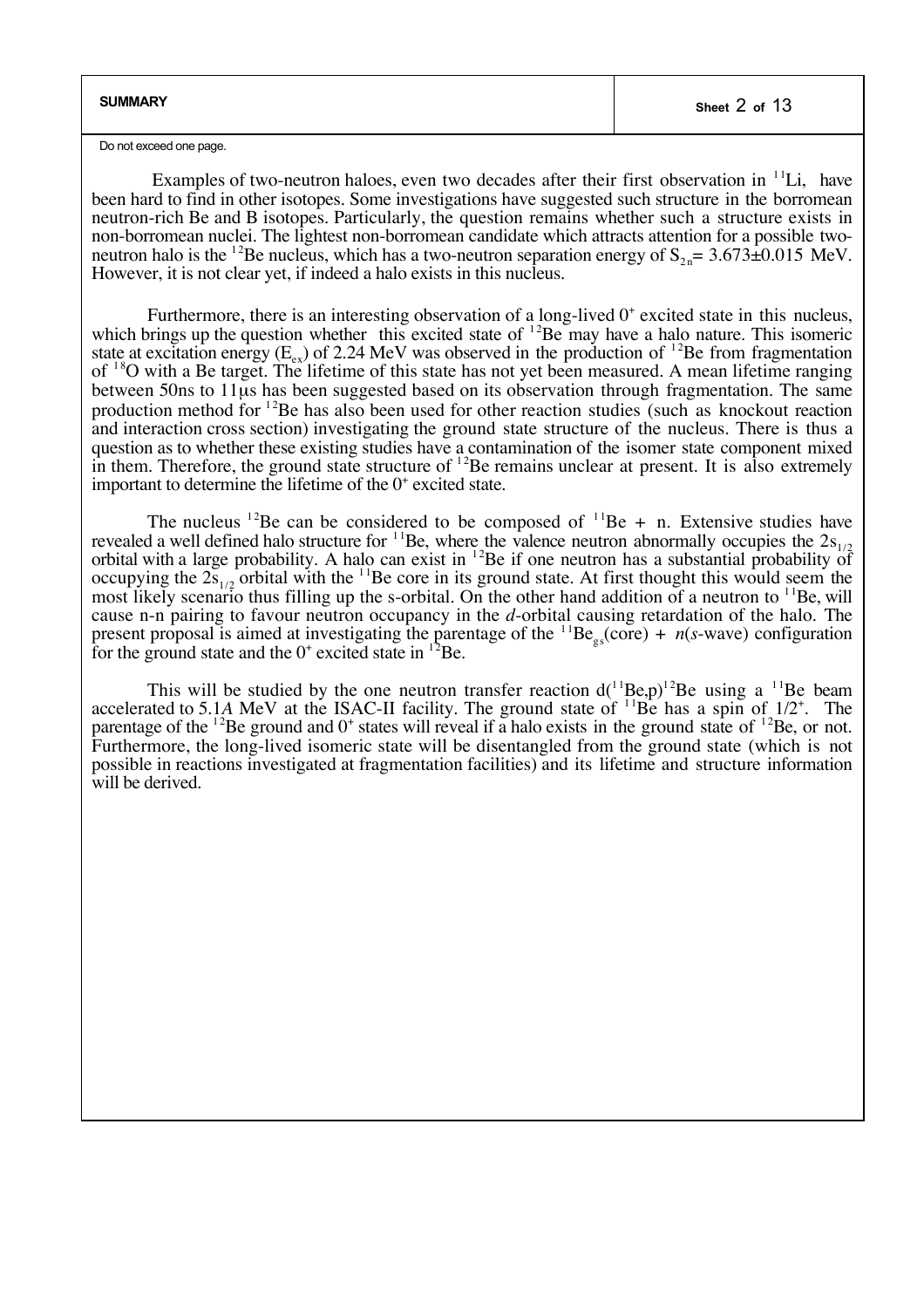**Experimental area**

ISACII

**Primary beam and target** (energy, energy spread, intensity, pulse characteristics, emittance

Proton beam : 40-70 µA Target : Ta

**Secondary channel**

**Secondary beam** (particle type, momentum range, momentum bite, solid angle, spot size, emittance, intensity, beam purity, target, special characteristics)

Particle type :  ${}^{11}$ Be (2<sup>+</sup>)

<u>Energy</u> =  $5.1 A$  MeV

Spot size on target and downstream SSD position  $\leq \pm 2$  mm (X and Y) Intensity of secondary beam on reaction target :  $^{11}$ Be:  $\sim$  10<sup>6</sup>/sec

#### **TRIUMF SUPPORT**:

Summarize all equipment and technical support to be provided by TRIUMF. If new equipment is required, provide cost estimates.

NOTE: Technical Review Forms must also be provided before allocation of beam time.

Development of <sup>11</sup>Be beam

Construction of support for mounting a Ge detectors downstream of target. Construction of beam duct and silicon detector chamber.

**NON-TRIUMF SUPPORT**: Summarize the expected sources of funding for the experiment. Identify major capital items and their costs that will be provided from these funds.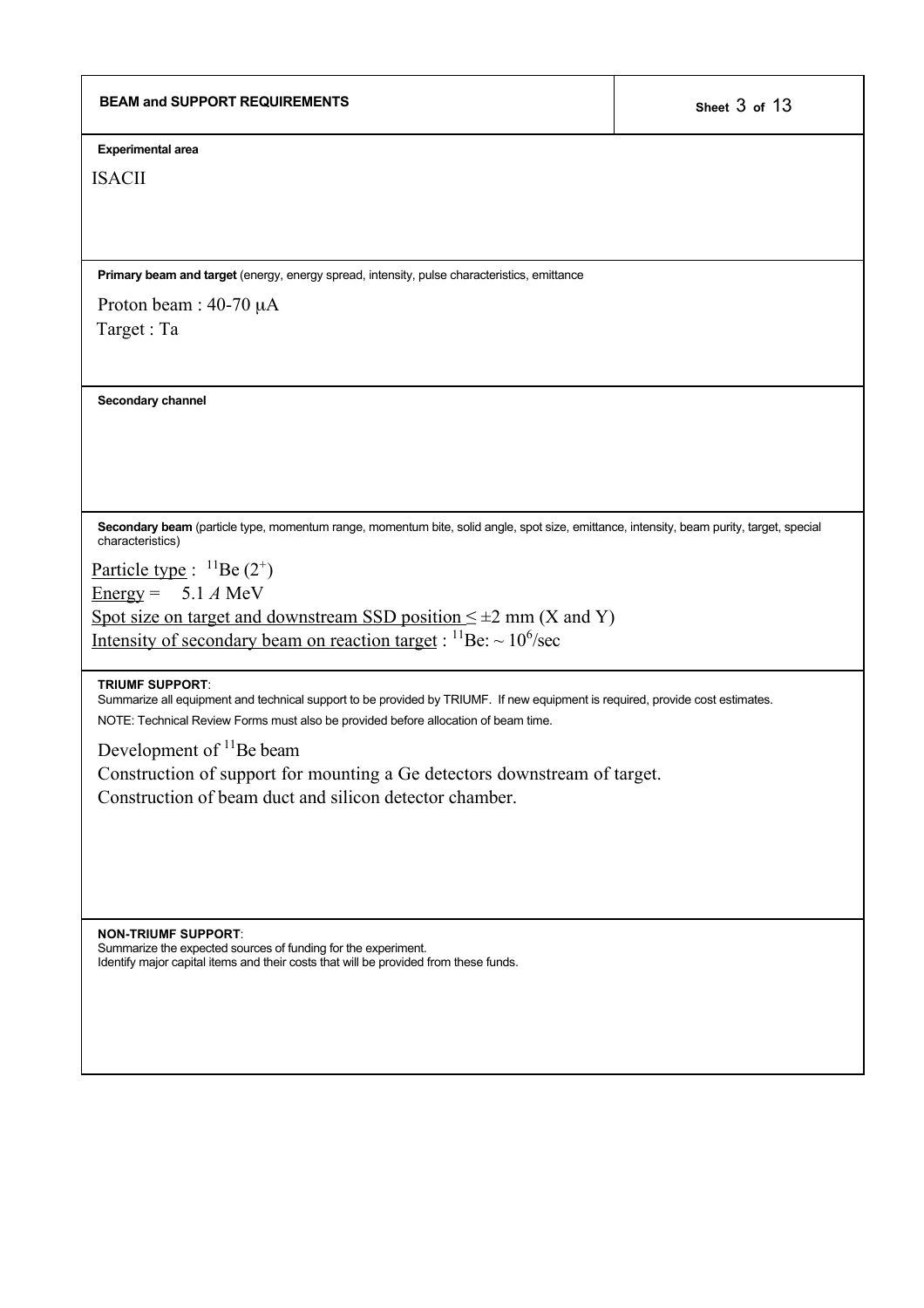| <b>SAFETY</b> | Sheet 4 of 13 |
|---------------|---------------|
|---------------|---------------|

Summarize possible hazards associated with the experimental apparatus, precautions to be taken, and other matters that should be brought to the notice of the Safety Officer. Details must be provided separately in a safety report to be prepared by the spokesperson under the guidance of the Safety Report Guide available from the Science Division Office.

There are no major safety hazards in this experiment.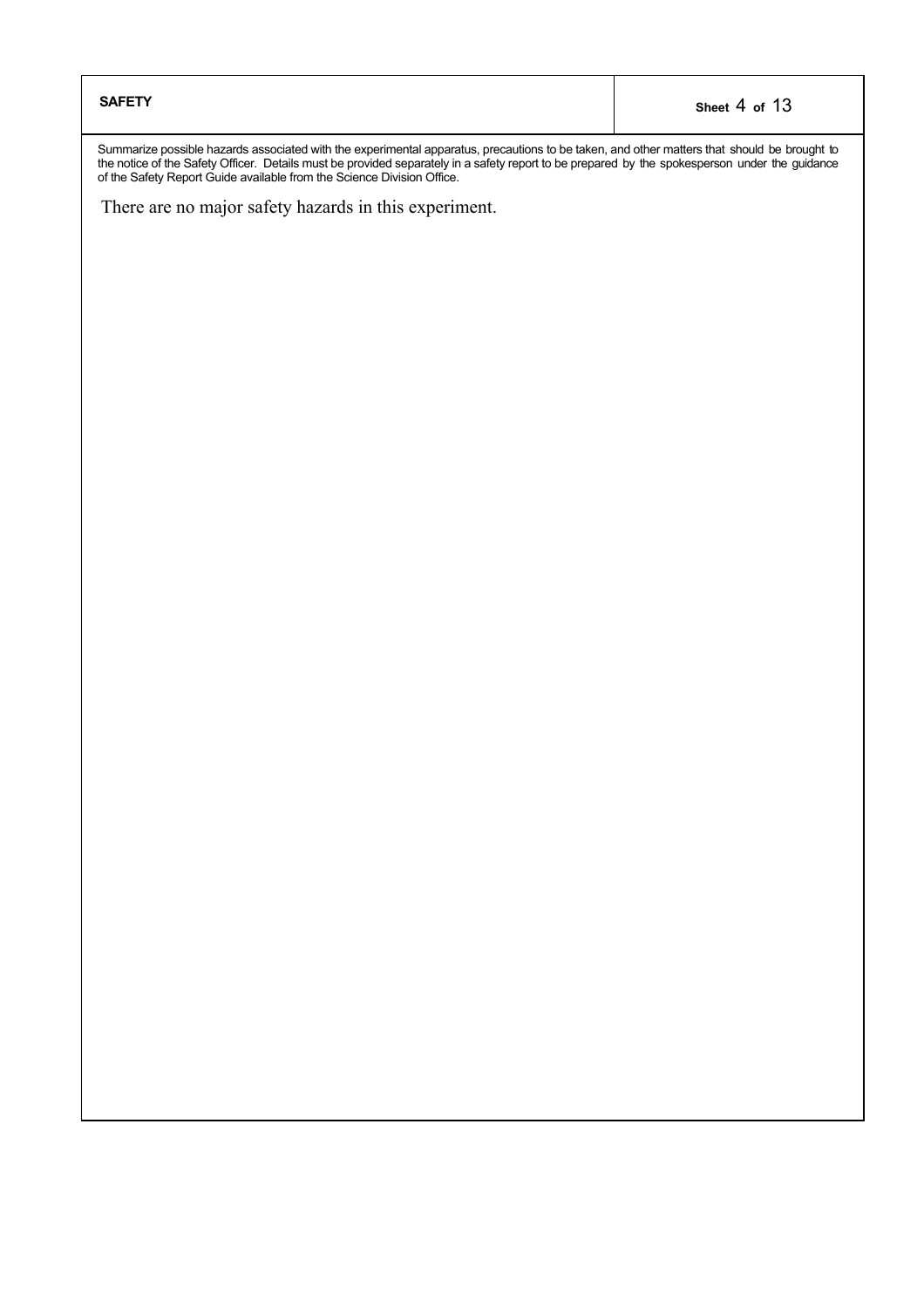#### **1. Introduction**

Nuclear halo structure has opened up a new dimension to nuclear physics. The halo is characterized by a high probability of finding one or two very weakly bound nucleons at a large radial distance from the more strongly bound core. Such a structure was first observed in  $\frac{11}{\text{Li}}$ , where the two-neutrons abnormally occupy the  $2s_{1/2}$  orbital giving rise to a two-neutron halo [1]. The two-neutron halo has been observed only for borromean nuclei whose one proton and one neutron removal sub-systems are unbound. Some investigations have suggested such structure in the borromean neutron-rich Be and B isotopes [2,3] which are yet to be fully confirmed. Particularly, the question remains whether such a structure exists in nonborromean nuclei. The lightest non-borromean candidate which attracts attention for a possible two-neutron halo is the  $12Be$  nucleus. However, it is not clear yet if indeed a halo exists in this nucleus.

Furthermore, there is an interesting observation of a low-lying, long-lived  $0^+$  excited state [4] in this nucleus. This brings up the question whether this excited state of  $^{12}$ Be may have a halo nature. This isomeric state at excitation energy of 2.24 MeV was observed in the production of <sup>12</sup>Be from fragmentation of <sup>18</sup>O with a Be target. The lifetime of this state has not yet been measured. A mean life ranging between 50ns to 11µs has been suggested based on its observation through fragmentation. The same production method has also been used for other reaction studies (such as knockout reaction [5] and interaction cross section [6]) investigating the ground state structure of the nucleus. It is thus questionable whether these existing studies have a contamination of the isomer state component mixed in them. Therefore, the ground state structure of <sup>12</sup>Be remains unclear at present. Two other bound excited states,  $2^+$  (2.1 MeV) and 1 (2.7 MeV), of <sup>12</sup>Be have been observed by inelastic scattering experiments [7,8] and also two-neutron transfer reaction [9].

The nucleus <sup>12</sup>Be can be considered to be composed of <sup>11</sup>Be + *n*. Extensive studies have revealed a well defined halo structure for <sup>11</sup>Be [6, 10-13], where the valence neutron abnormally occupies the  $2s_{1/2}$ orbital with a large probability. A halo can exist in  $^{12}$ Be if one neutron has a substantial probability of occupying the  $2s_{1/2}$  orbital with the  $11Be$  core in its ground state. The present proposal is aimed at investigating the parentage of <sup>11</sup>Be<sub>ss</sub>(core) + *n*(*s*-wave) configuration for the ground state and the 0<sup>+</sup> excited state in  $12Be$ . If either the ground-state and/or the isomeric state is observed in very small amount in this reaction, then it will confirm the fact that such state(s) have very small component of  $\rm{^{11}Be}$  ground state in them, which will rule out their halo nature. It maybe mentioned here that the knockout reaction of  $^{12}$ Be tagging the core de-excitation gamma rays from <sup>11</sup>Be found the spectroscopic factor for the <sup>11</sup>Be<sub>gs</sub> +  $s_{1/2}$ configuration in <sup>12</sup>Be to be  $0.42 \pm 0.06$  [5].

We propose to investigate on these issues by the one neutron transfer reaction  $d(^{11}Be,p)^{12}Be$  using the  $11$ Be beam from the ISAC-II facility. The ground state of  $11$ Be is known to have an abnormal spin of  $1/2^+$ . Thus, the observation of the ground state of <sup>12</sup>Be and the 0<sup>+</sup> state of <sup>12</sup>Be will clearly only carry the information of the s-wave component present in these levels. A measurement of angular distribution is thus not necessary for confirming on the *s*-wave nature. The first report on the 0<sup>+</sup> isomer mentions only limits for the half-life based on its observation. That is derived assuming that all the  $^{12}$ Be nuclei produced are in its isomeric state. It is thus crucial to measure the lifetime of the  $0^+$  excited state, which is also an important goal of this experiment.

The results of the experiment will disentangle the long-lived  $0^+$  excited state from the ground state of  $12Be$  (which is not possible in fragmentation facilities). Thus the s-wave component in ground and excited  $0^+$ state in  $128$ e will be precisely determined. The lifetime of the  $0^+$  excited state will also be measured for the first time.

### **2. Experiment**

The experiment will be performed at the ISAC-II facility using accelerated beam of  $11Be$ , at an energy of 5.1*A* MeV (which is the highest energy available for Be-beams at the first phase of ISAC-II). A  $(CD_2)_n$ target of  $\sim$  400  $\mu$ g/cm<sup>2</sup> will be used. The kinematic curves of the reaction (Fig.1), show that the small centre of mass angle will lead to scattered protons being emitted at backward angles in the laboratory. This is an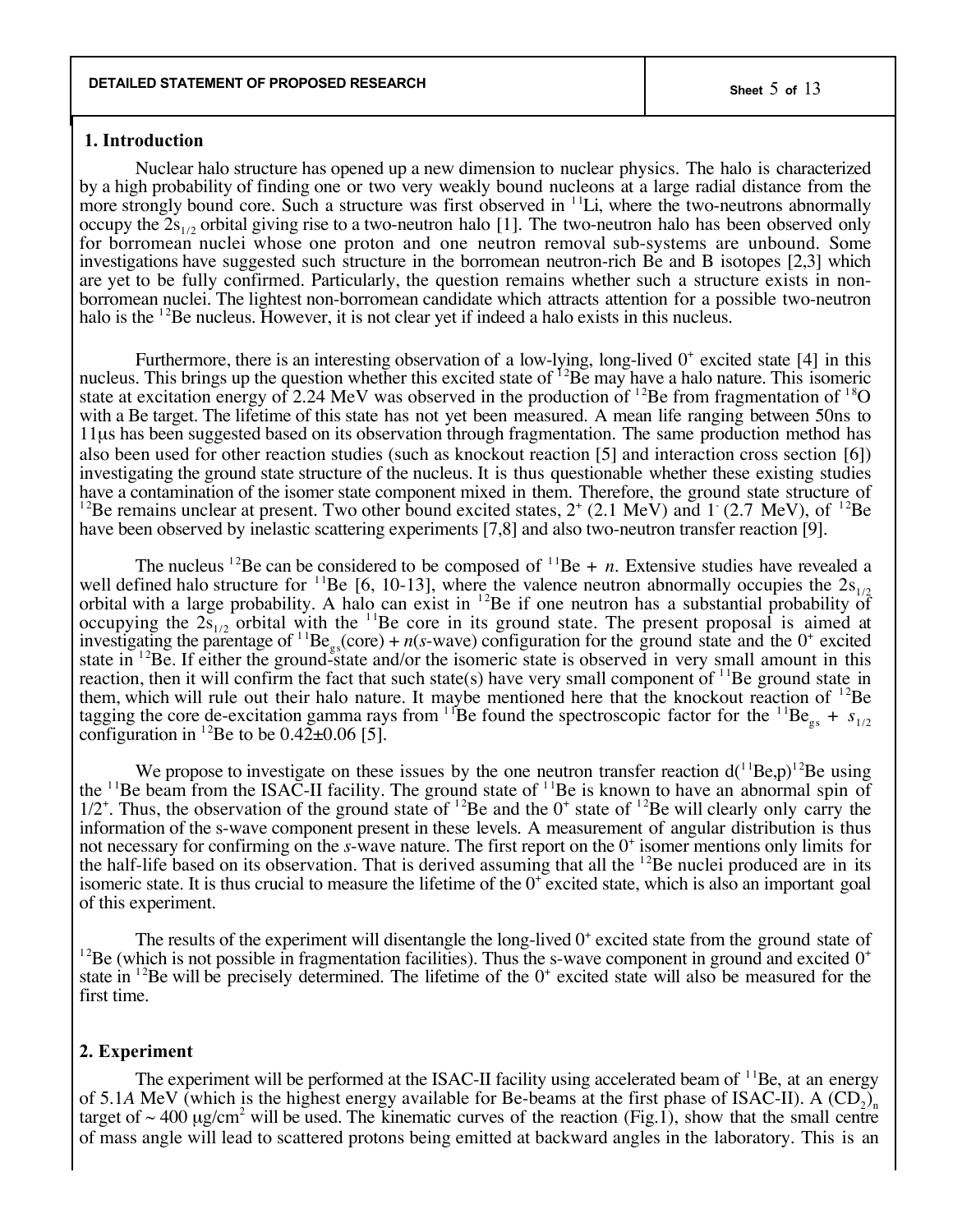**DETAILED STATEMENT OF PROPOSED RESEARCH Sheet** 6 **of** 13



Fig.1 Kinematics for the reaction  $d(^{11}Be,p)^{12}Be$ . The top (bottom) panels show the energy and laboratory angle loci for the scattered proton (scattered  $^{12}$ Be).

128° – 151° which corresponds to a centre of mass angle coverage of  $\theta_{cm} \sim 6^{\circ} - 18^{\circ}$ . To achieve the goal of the experiment, a measurement of angular distribution will not be necessary as mentioned above. However the data taken will also allow us to determine the angular distribution. The forward placed silicon detector will cover  $\theta_{\text{lab}} \sim 0.8^{\circ} - 3^{\circ}$ . This covers the centre of mass angles of  $\theta_{cm} \sim 7^{\circ} - 30^{\circ}$  and 155°- $175^{\circ}$  by detection of  $^{12}$ Be.

Fig.3 shows a monte-carlo simulation of the identification condition in the silicon detectors, with the experimental conditions mentioned above. The TOF resolution has been assumed to be 500ps  $(\sigma)$  and the energy resolution of the silicon detectors is taken to be 2%(FWHM) at 4 MeV.



advantageous feature since it makes the detection of the protons free from other background reaction channels. The heavy recoil i.e.  $^{12}$ Be, on the other hand is emitted in a narrow cone in the forward direction. The

elastically scattered  $1^{1}$ Be is the strongest contaminant here.

As mentioned above the  $0^+$  state is of long-lived nature and has two decay branches. We thus need to detect both prompt gamma rays from the  $2^+$  state as well as delayed gamma rays from the  $0^+$  state. The prompt gamma detection will be done using two segmented Ge clover detectors (TIGRESS array) placed around the target position. The  $^{12}$ Be nuclei after scattering will be stopped in an annular silicon detector placed  $\sim$  1m downstream of the target. This will provide us with the energy information of the scattered  $12$ Be nuclei, allowing accurate Doppler correction. The delayed gamma ray (140keV) will be detected using two Ge detectors placed around the silicon detector downstream of the target.

A schematic view of the setup is shown in Fig.2. The backward placed silicon detector covers proton scattering angles from  $\theta_{\text{lab}} \sim$ 



Fig.2 Schematic layout of the experimental setup.

The time-of flight is measured between the cyclotron RF and the silicon detector signals, with the flight path between target and detector position. It is seen (Fig.3a) that the ground state (green) is clearly separable from the first and second excited states (blue+pink). The separation between these excited states however is not possible. Fig.3b shows the identification condition of one radial strip selected in the silicon detector placed downstream of the target. Once again the ground and the excited states can be clearly separated. However the first and second excited states are not separable. The gamma ray information will be used for this distinction.

We will thus be able to obtain the fraction of ground state, first and second excited states populated in this reaction. If the ground and/or 0+ second excited state is observed in fairly large amount it will help us to confirm on the existence of halo and deduce its extent. On the other hand a weak population of these levels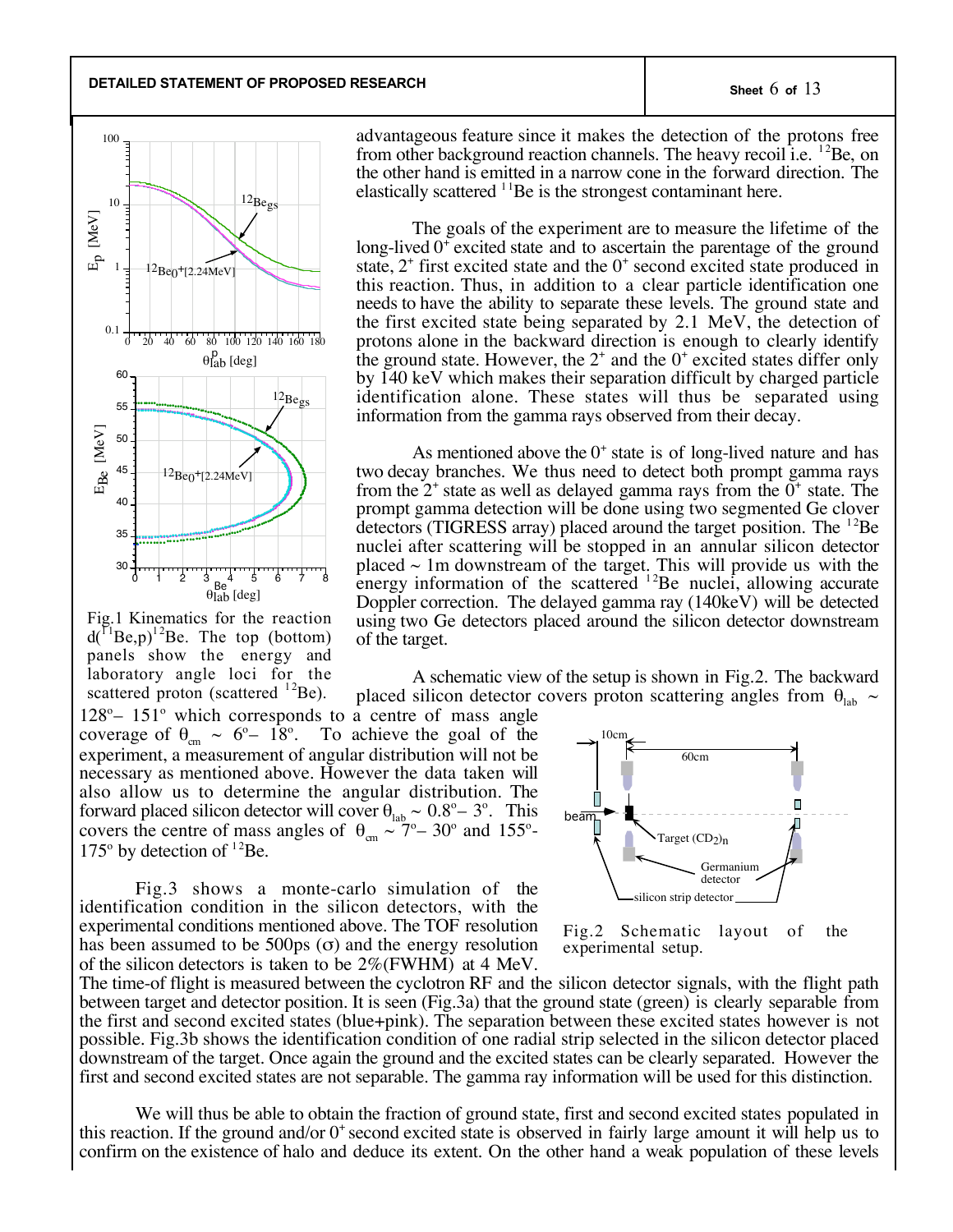## **DETAILED STATEMENT OF PROPOSED RESEARCH Sheet** 7 **of** 13

will argue in favor of *d*wave dominance due to pairing interaction. We will also be able to determine the *d*-wave component in the first  $(2^*)$  excited state.

The time decay curve for the delayed gamma ray after stopping of  $12\text{Be}$  in silicon will yield us with the lifetime information on the  $0^+$ excited state.



Fig.3 Simulation results for particle identification in the using TOF-E correlation for (a) upstream SSD (b) downstream SSD.

#### **3. Count rate and beam time request**



for the  $d({}^{11}Be,p)^{12}Be$  reaction for ground, and first two excited states of <sup>12</sup>Be.

The experiment will be carried out using 5.1*A* MeV accelerated beam of  $11\text{Be}$  ions at ISACII. The expected yield on target is 10<sup>6</sup>/sec (this is based on a calculated estimate from the beam development group). The target will be a 400  $\mu$ g/cm<sup>2</sup> deuterated polyethelene (CD<sub>2</sub>)<sub>n</sub> foil. Under these conditions the rate of  $11Be$  after Rutherford scattering from C in the target will amount to  $10<sup>3</sup>/sec$  within the total acceptance of the downstream silicon detector. This puts the upper limit on the beam intensity which we have considered.

The cross section for the  $d(^{11}Be,p)^{12}Be$  reaction was estimated by finite range DWBA calculations with global optical model parameters for the entrance and exit channels. The calculated angular distribution for the ground, and the first two excited states of  $^{12}$ Be is shown in Fig.4.

The gamma detection efficiency of TIGRESS array (12 clovers) is shown in Fig. 5 based on a GEANT4 simulation [14]. This estimate

has been linearly scaled to the use of two clovers only for the present proposal. That leads to an efficiency of 1% for the 2 MeV gamma ray. The 140 keV gamma ray is expected to have an efficiency of 4% (HPGe back configuration because suppressors need to be used for this), however due to its long-lived nature we consider the detection efficiency to be 1%.

Assuming a spectroscopic factor of 0.1 the detected protons in the backward direction together with the gamma ray information for excited states, leads to the observation of  $\sim$ 16000 counts for the ground state, 64 counts for the first excited state and 160 counts for the second excited state over a period of 7 days. Thus 7 days would be the minimum data taking time which is necessary for a successful experiment. In addition one day will be necessary for electronics setup



with beam, before data taking. A total of 16 shifts (=8 days) of beamtime is therefore requested for this experiment.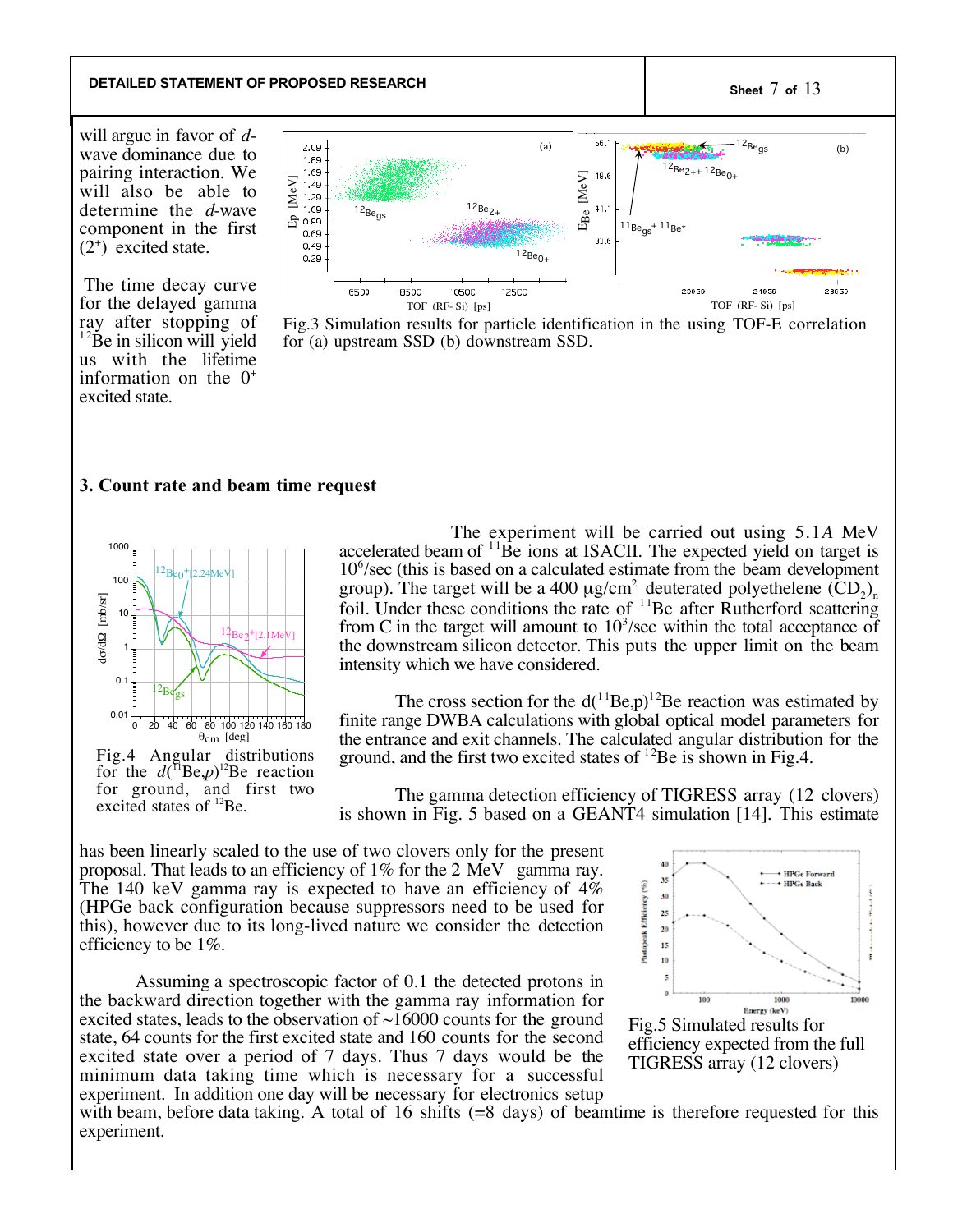### **References :**

- [1] I. Tanihata et al., Phys. Rev. Lett. 58 (1985) 5676.
- [2] M. Labiche et al., Phys. Rev. Lett. 86 (2001) 600.
- [3] T. Suzuki et al., Phys. Rev. Lett. 89 (2002) 012501.
- [4] S. Shimoura et al., Phys. Lett. B 560 (2003) 31.
- [5] A. Navin et al., Phys. Rev. Lett. 85 (2000) 266.
- [6] I. Tanihata et al., Phys. Lett. B 206 (1988) 592.
- [7] H. Iwasaki et al., Phys. Lett. B 491 (2000) 8; Eur. Phys. Jour. A 13 (2002) 55.
- [8] S. Shimoura et al., Nucl. Phys. A 738 (2004) 162.
- [9] H.T. Fortune and G.B.-Liu, Phys. Rev. C 50 (1994) 1355.
- [10] S. Fortier et al., Phys. Lett. B 461 (1999) 22.
- [11] W. Geithner et al., Phys. Rev. Lett. 83 (1999) 3792.
- [12] J.S. Winfield et al., Nucl. Phys. A 683 (2001) 48.
- [13] G.-B. Liu and H.T.Fortune., Phys. Rev. C 42 (1990) 167.
- [14] C. E. Svensson et al., J. Phys. G. 2005 (in press)

# **4. Data analysis**

The analysis of the data will be performed using personal computers presently available at TRIUMF.

# **5. Readiness**

Four Germanium clover detectors are expected to arrive at TRIUMF by spring 2006. The forward annular silicon CD detector is a part of Tigress auxiliary detector system, which is being prepared by the group from Mc Master University and is now under testing there. The LEDA detector (TUDA group) will be used as the proton detector for backward angles.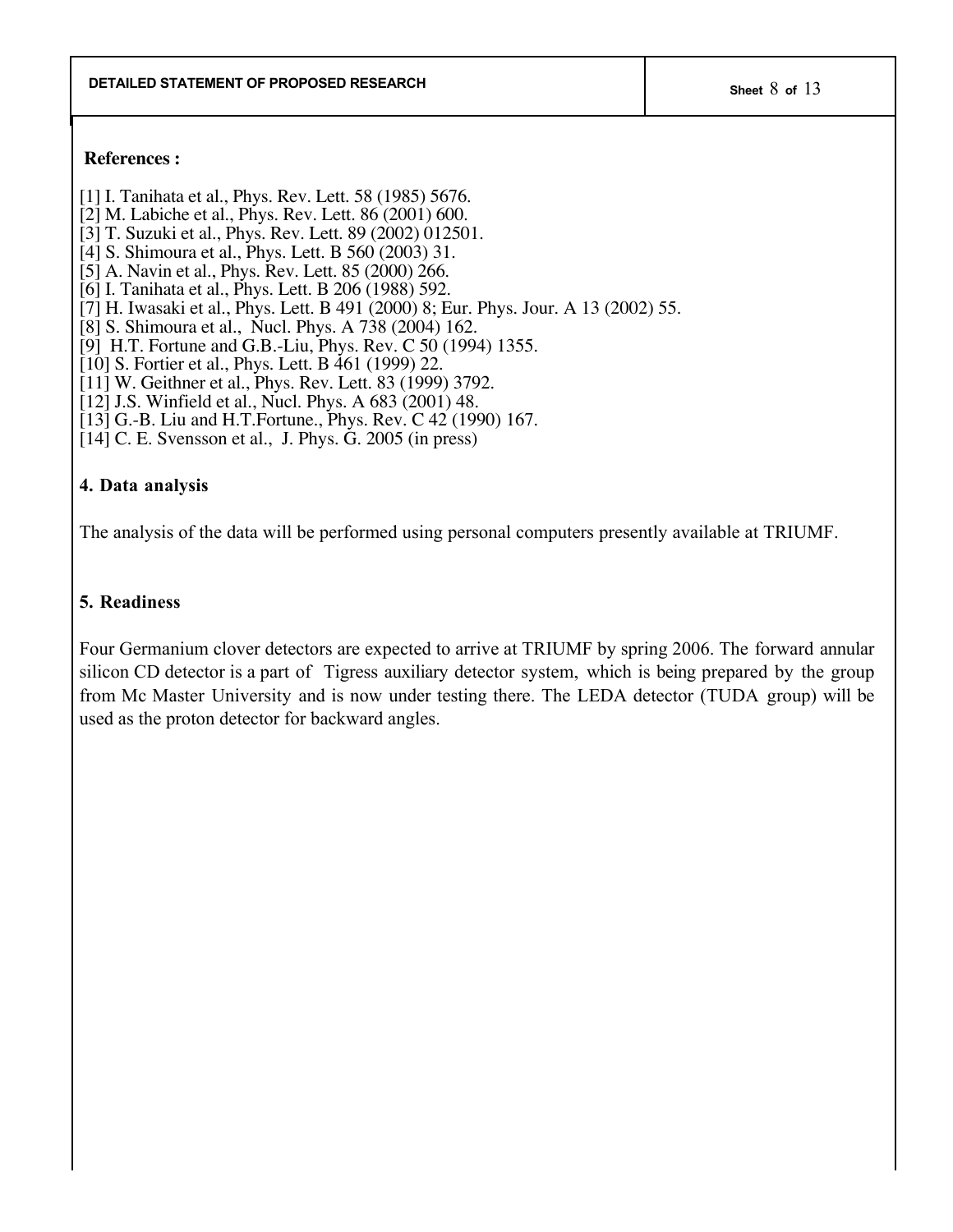1. Search for an isomeric state in  ${}^{19}C$ 

*R. Kanungo, Z.Elekes H. Baba, , Zs. Dombrádi, Zs. Fülöp, J. Gibelin, Á. Horváth, Y. Ichikawa, E. Ideguchi, N. Iwasa, H. Iwasaki, S. Kawai, Y. Kondo, T. Motobayashi, M. Notani, T. Ohnishi, A. Ozawa, H. Sakurai, S. Shimoura, E. Takeshita, S. Takeuchi, I. Tanihata, Y. Togano3 , C. Wu, Y. Yamaguchi, Y. Yanagisawa, A. Yoshida, K. Yoshida*

Nucl. Phys. A (in press)

2. Low-lying excited states in  $17,19$ C

*Z.Elekes , Zs. Dombrádi, R. Kanungo, H. Baba, Zs. Fülöp, J. Gibelin, Á. Horváth, Y. Ichikawa, E. Ideguchi, N. Iwasa, H. Iwasaki, S. Kawai, Y. Kondo, T. Motobayashi, M. Notani, T. Ohnishi, A. Ozawa, H. Sakurai, S. Shimoura, E. Takeshita, S. Takeuchi, I. Tanihata, Y. Togano3 , C. Wu, Y. Yamaguchi, Y. Yanagisawa, A. Yoshida, K. Yoshida*

Phys. Lett. B 614 (2005) 174

## 3. Excited states in neutron-rich boron isotopes

*R. Kanungo, Z.Elekes , H. Baba, Zs. Dombrádi, Zs. Fülöp, J. Gibelin, Á. Horváth, Y. Ichikawa, E. Ideguchi, N. Iwasa, H. Iwasaki, S. Kawai, Y. Kondo, T. Motobayashi, M. Notani, T. Ohnishi, A. Ozawa, H. Sakurai, S. Shimoura, E. Takeshita, S. Takeuchi, I. Tanihata, Y. Togano3 , C. Wu, Y. Yamaguchi, Y. Yanagisawa, A. Yoshida, K. Yoshida*

Phys. Lett. B 608 (2005) 206

4. Neutron removal studies on  ${}^{19}C$ 

*M. Chiba, R. Kanungo, B. Abu-Ibrahim, S. Adhikari, D. Fang, N. Iwasa, K. Kimura, K. Maeda, S. Nishimura, T. Ohnishi, A. Ozawa, C. Samanta, T. Suda, T. Suzuki, Q. Wang, C. Wu, Y. Yamaguchi, K. Yamada, A. Yoshida, T. Zheng, I. Tanihata*

Nucl. Phys. A 741 (2004) 29

5. Study of the reaction cross section of  ${}^{17}C$  from reaction cross section measurement

*Cuie Wu, Y. Yamaguchi, A. Ozawa, R. Kanungo, I. Tanihata, T. Suzuki, D.Q. Fang, T. Suda, T. Ohnishi, M.Fukuda, N.Iwasa, T.Ohtsubo, T. Izumikawa, R. Koyama, W. Shinozaki, M. Takahashi*

Nucl. Phys. A 739 (2004) 3

6. One- and two-proton removal from  $15$ O

*H.Jeppesn, R. Kanungo, B. Abu-Ibrahim, S. Adhikari, M.Chiba, D. Fang, N.Iwasa, K. Kimura, K. Maeda, S. Nishimura, T. Ohnishi, A. Ozawa, C. Samanta T. Suda, T. Suzuki, I. Tanihata, Q. Wang, C. Wu, Y. Yamaguchi, K. Yamada, A. Yoshida, T. Zheng*

Nucl. Phys. A 739 (2004) 57

7. Two-proton halo in  $17$ Ne *Rituparna Kanungo*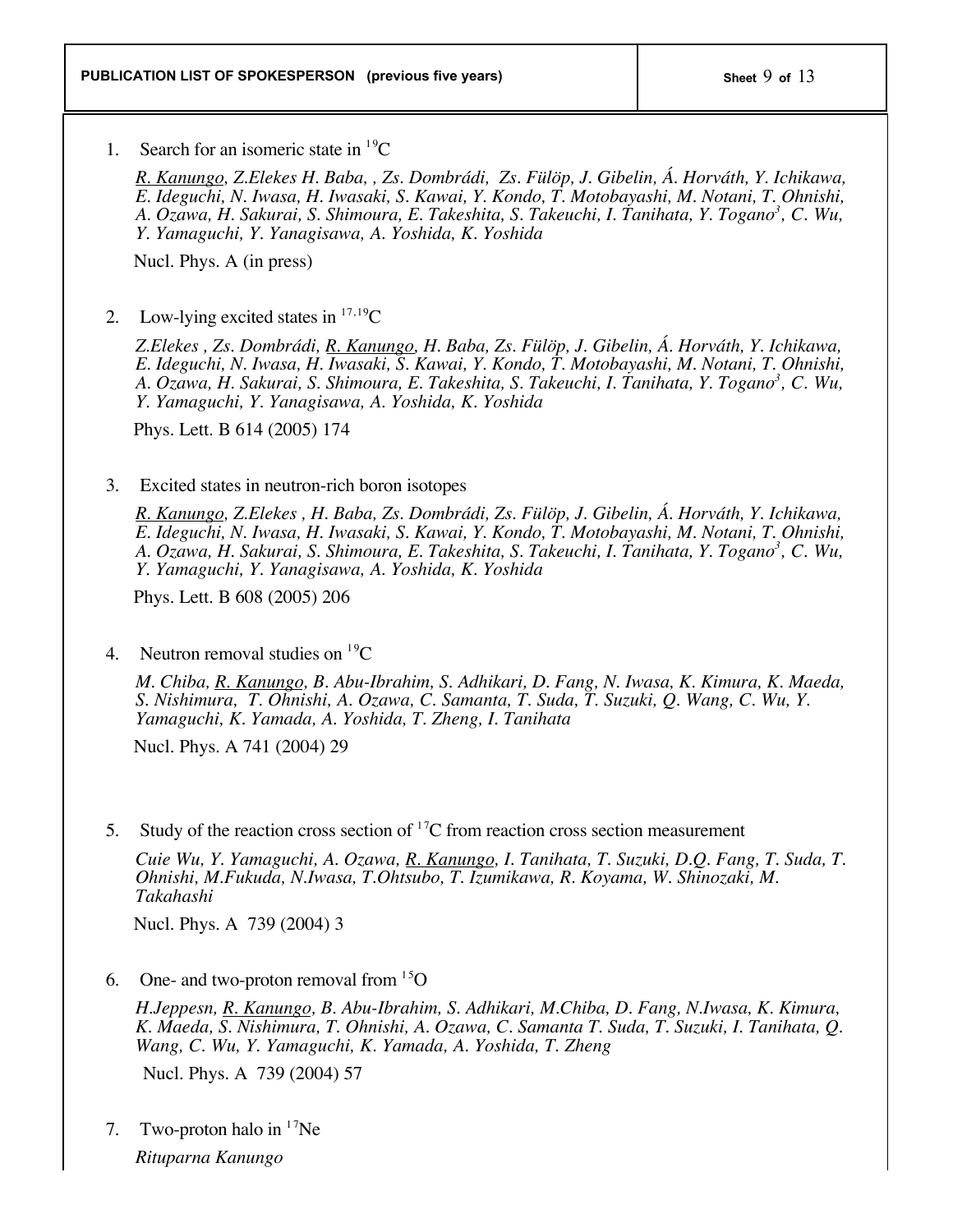Nucl. Phys. A 738 (2004) 293

- 8. Neutron configuration of  ${}^{16}C$  studied via one- and two-neutron removal momentum distributions *T. Yamaguchi, T. Zheng, A. Ozawa, M. Chiba, R. Kanungo, T. Kato, K. Morimoto, T. Ohnishi, T. Suda, Y. Yamaguchi, A. Yoshida, K. Yoshida and I. Tanihata* Nucl. Phys. A 734 (2004) E73
- 9. Two-proton halo in  $17$ Ne

*R. Kanungo* Nucl. Phys. A 734 (2004) 337

10. Production and decay properties of  $^{272}$ 111 and its daughter nuclei

*K. Morita, K. Morimoto, D. Kaji,, H. Haba, E. Ideguchi, J.C.Peter, R. Kanungo, K. Katori, H. Koura, H. Kudo, T. Ohnishi, A. Ozawa, T. Suda, K. Sueki, I. Tanihata, H. Xu, A.V. Yeremin, A. Yoneda, A. Yoshida, Y.-L. Zhao and T. Zheng, S. Goto, F. Tokanai*

Jour. Phys. Soc. Jpn. 73 (2004) 1738

11. Status of superheavy element research using GARIS, RIKEN

*K. Morita, K. Morimoto, D. Kaji, S. Goto, H. Haba, E. Ideguchi, R. Kanungo, K. Katori, H. Koura, H. Kudo, T. Ohnishi, A. Ozawa, J.C.Peter, T. Suda, K. Sueki, I. Tanihata, F. Tokanai, H. Xu, A.V. Yeremin, A. Yoneda, A. Yoshida, Y.-L. Zhao and T. Zheng*

Nucl. Phys. A 734 (2004) 101

12. One neutron halo structure in  ${}^{15}C$ 

*D.Q. Fang, T. Yamaguchi, T. Zheng, A. Ozawa, M. Chiba, R. Kanungo, T. Kato, K. Morimoto, T. Ohnishi, T. Suda, Y. Yamaguchi, A. Yoshida, K. Yoshida, and I. Tanihata*

Phys. Rev. C. 69 (2004) 034613

13. Possibility of a two-proton halo in  $17$ Ne

 *R. Kanungo, M. Chiba, S. Adhikari, D. Fang, N. Iwasa, K. Kimura, K. Maeda, S. Nishimura, Y. Ogawa, T. Ohnishi, A. Ozawa, C. Samanta, T. Suda, T. Suzuki, Q. Wang, C. Wu, Y. Yamaguchi, K. Yamada, A. Yoshida, T. Zheng, I. Tanihata* Phys. Lett. B. 571 (2003) 21

14. Halo and skin nuclei.

 *Isao Tanihata and Rituparna Kanungo* C.R. Physique 4 (2003) 437

15. Experimental evidence for  ${}^{7}H$  and for a specific structure of  ${}^{8}He$ .

 *A.A. Korshennikov, E.Yu. Nikolskii, E.A. Kuzmin, A. Ozawa, K. Morimoto, F. Tokanai, R. Kanungo, I. Tanihata, N.K. Timofeyuk, M.S. Golovkov, A.S. Fomichev, A.M. Rodin, M.L.*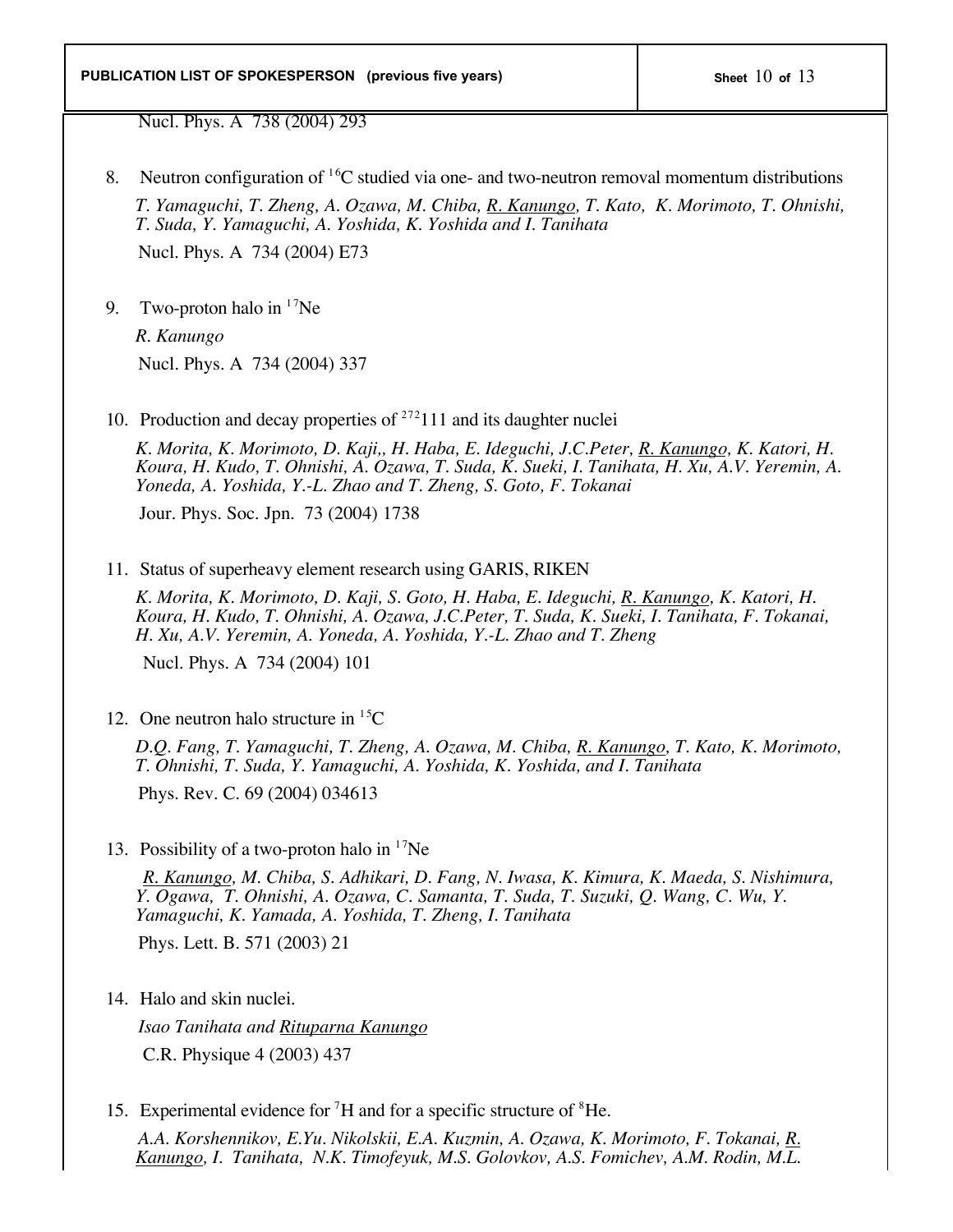### **PUBLICATION LIST OF SPOKESPERSON** (previous five years)  $\vert$  Sheet 11 of 13

*Chelnokov, G.M. Ter-Akopian, W. Mittig, P. Roussel-Chomaz, H. Savajols, E. Pollacco, A.A. Ogloblin, M.V. Zhukov*

Phys. Rev. Lett. 90 (2003) 082501

16. Nuclear shell changes at the limit of stability

 *Rituparna Kanungo* Nucl. Phys. A 722 (2003) 30c

17. Measurement of one- and two-neutron transfers in reaction of 6He+9Be at 25 MeV/u

*Y.-C.Ge, Y.-L. Ye, T. Zheng, Q.-J. Wang, Z.-H. Li, X.-Q. Li, D.-X.Jiang, A. Ozawa, Y. Yamaguchi, C. Wu, R. Kanungo, D. Fang and I. Tanihata* Chin. Phys. Lett. 20(2003) 1034

18. Reply to Comment on : Experimental evidence of core modification in the near drip-line nucleus <sup>23</sup>O

 *Rituparna Kanungo, Masami Chiba, Naohito Iwasa, Shunji Nishimura, Akira Ozawa, Chhanda Samanta, Toshimi Suda, Takeshi Suzuki, Takayuki Yamaguchi, Tao Zheng, Isao Tanihata*

Phys. Rev. Lett 90 (2003) 159202

19. Momentum distribution of <sup>14</sup>C and <sup>15</sup>C fragments from <sup>16</sup>C breakup.

 *T. Yamaguchi, T. Zheng, A. Ozawa, M. Chiba, R. Kanungo, T. Kato, K. Morimoto, T. Ohnishi, T. Suda, Y.Yamaguchi, A. Yoshida, K. Yoshida, I. Tanihata*

Nucl. Phys. A 724 (2003) 3

20. Search for  $2^{1}B$ .

 *A. Ozawa, Y. Yamaguchi, M. Chiba, R. Kanungo, K. Kimura, S. Momota, T. Suda, T. Suzuki, I. Tanihata, T. Zheng, S. Watanabe, T. Yamaguchi, and K. Yoshida*

Phys. Rev. C 47 (2003) 014610

21. Production of neutron rich isotopes by fragmentation of  $80MeV/nucleon$ <sup>59</sup>Co beam.

*Le Hong Khiem, T. Kato, K. Morimoto, M. Notani, A. Ozawa, R. Kanungo, I. Tanihata, A. Yoshida*

Phys. Rev. C 722 (2003) 484c.

22. Study of halo stru-3cture of  ${}^{16}C$  from reaction cross section measurement.

 *T. Zheng, T. Yamaguchi, A. Ozawa, M. Chiba, R. Kanungo, T. Kato, K. Katori, K. Morimoto, T. Ohnishi, T. Suda, I. Tanihata, Y. Yamaguchi, A. Yoshida, K. Yoshida, H. Toki, N. Nakajima* Nucl. Phys. A 709 (2002) 103

23. Momentum distribution of  $^{15}B$  fragments from the breakup of  $^{17}B$ .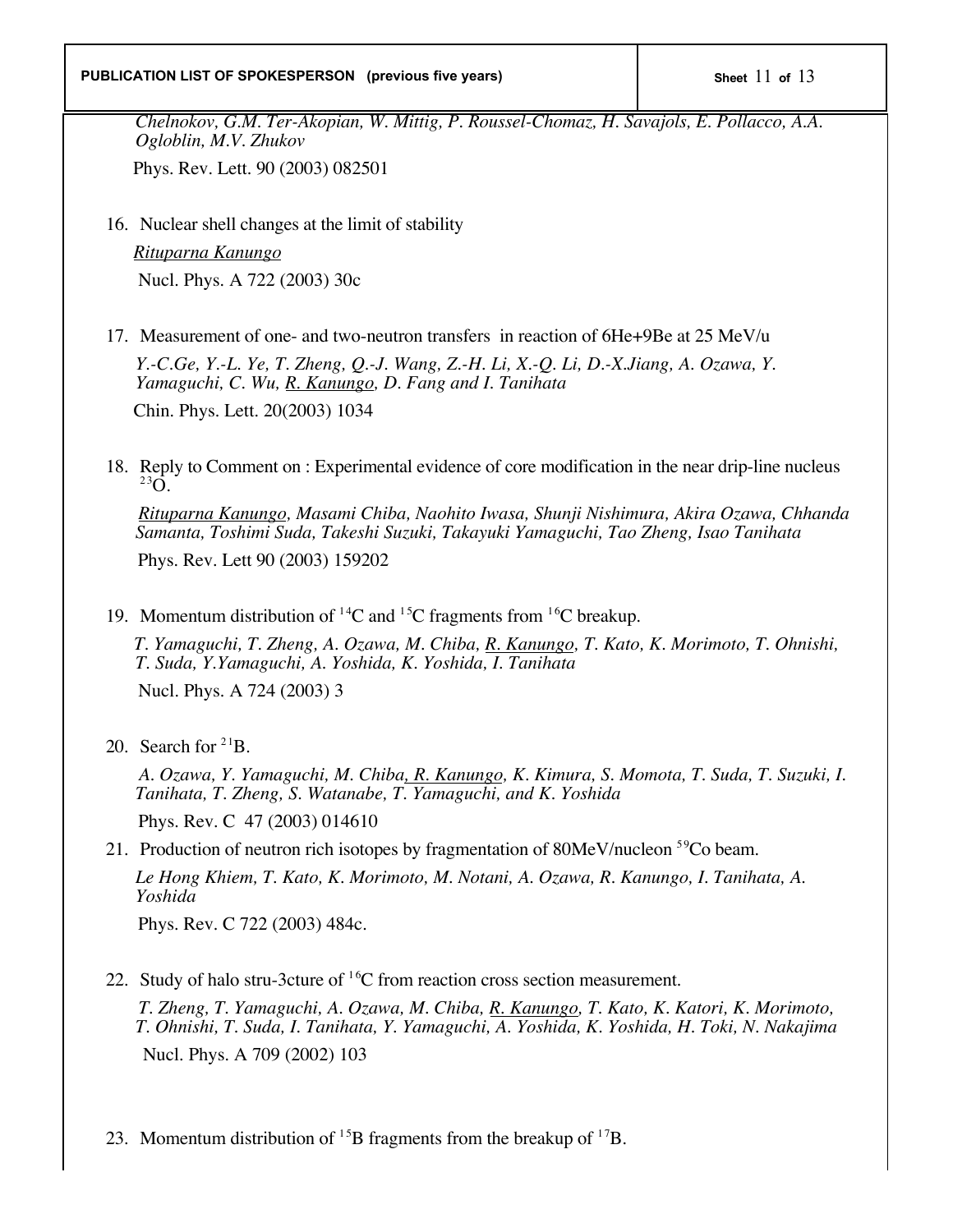*T. Suzuki, Y. Ogawa, M. Chiba, M. Fukuda, N. Iwasa, T. Izumikawa, R. Kanungo, Y. Kawamura, A. Ozawa, T. Suda, I. Tanihata, S. Watanabe, T. Yamaguchi, Y. Yamaguchi* Phys. Rev. Lett 89 (2002) 012501

24. Experimental evidence of core modification in the near drip-line nucleus  $^{23}O$ .  *Rituparna Kanungo, Masami Chiba, Naohito Iwasa, Shunji Nishimura, Akira Ozawa, Chhanda Samanta, Toshimi Suda, Takeshi Suzuki, Takayuki Yamaguchi, Tao Zheng, Isao Tanihata*

Phys. Rev. Lett 88 (2002) 142502

- 25. Modification of shell structure in unstable nuclei.  *Rituparna Kanungo,* Prog. in Theo. Phys. 146 (2002) 422.
- 26. Halo structure in  ${}^{19}C$

 *Rituparna Kanungo, I. Tanihata, Y. Ogawa, H. Toki, A. Ozawa* Nucl. Phys. A 701 (2002) 378c

- 27. Observation of new proton and neutron magic numbers  *Rituparna Kanungo, I. Tanihata, A. Ozawa* Phys. Lett. B 528 (2002) 58
- 28. Observation of new proton and neutron magic numbers.  *Rituparna Kanungo, I. Tanihata, A. Ozawa* Nuclear Physics in the 21<sup>st</sup> century, Int. Nucl. Phys. Conf. INPC 2001.AIP Proceedings, 2001, p.741
- 29. Breakup of  $72$ MeV  $^7$ Li projectiles in the fields of  $^{12}$ C and  $^{197}$ Au nuclei  *D.Gupta, C.Samanta, R.Kanungo, P.Basu, S.Roy, S.Kailas, A.Chatterjee, B.J.Roy, K.Mahata, A.Samant, and A.Shrivastava* Pramana 57 (2001) 209
- 30. Possibility of enlarged core structure of N=15 neutron rich nuclei *Rituparna Kanungo, I. Tanihata, A. Ozawa* Phys. Lett. B 512 (2001) 261.
- 31. Halo structure in  ${}^{19}C$  : a Glauber model analysis